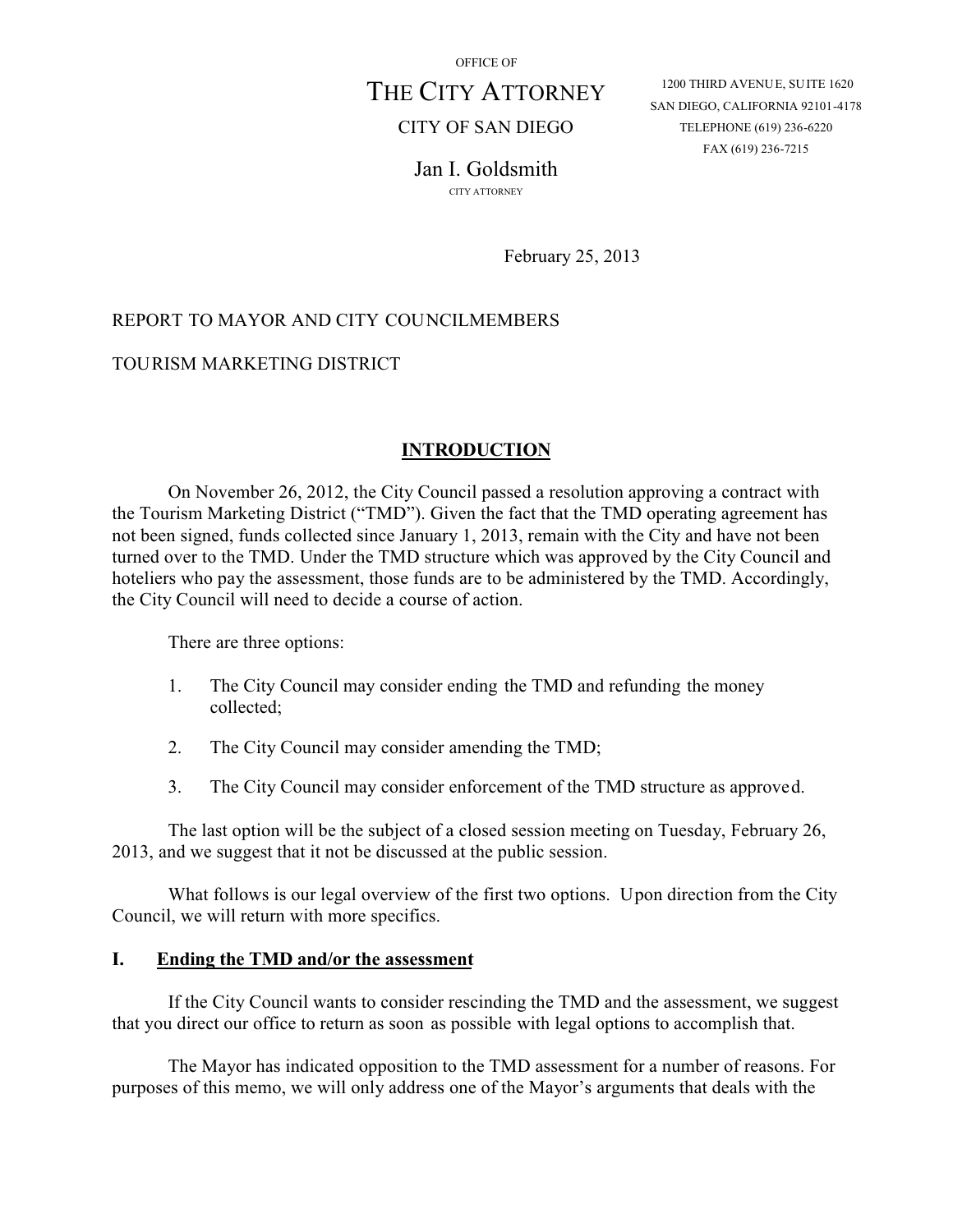legal issue. The rest would be considered policy issues which we will leave to the City Council to consider.

The Mayor claims the TMD assessment is an illegal tax. Last year, our office and the City Council addressed this issue. We have distributed our July 27, 2012 Memorandum of Law on the topic, which can also be found on our website under Documents/Memoranda of Law. Our office raised concerns regarding legality in light of Proposition 26 due to the very high standard that must be met, but we did not conclude the assessment was illegal, particularly in light of the TMD's lawyers' opinion that they structured the assessment to satisfy the standard. Rather than opine on the legality or refuse to sign off on the assessment, our office suggested that we take steps to protect the City's general fund while allowing the TMD to defend the assessment if that was the will of the Council.

Under California's Constitution, taxes can only be imposed if approved by voters. Fees can be imposed without a vote. The standard for being deemed a fee is very stringent under Proposition 26, approved by voters in 2010. Generally, Prop 26 states it is a fee only if the activities to be funded by the assessment are limited to benefits or services provided directly to the charged businesses and not to others who are not charged.

This is a very difficult standard to meet. Comparing to water ratepayers, you pay for the water you use. That is a fee. Here, the legal payors are the hotels. In order to try and meet that standard, the TMD and its lawyers structured its budget to spend money only on those activities benefiting the payors. There are pending lawsuits as to whether the standard has been met.

Last November, the City Council decided to proceed with the TMD assessment and allow the TMD to defend the assessment's legality, but protect the City from liability and costs. Accordingly, the TMD operating agreement provides that the TMD will defend the City in lawsuits challenging the fee and indemnify the City as to any judgment. Since the operating agreement remains unsigned, those provisions are not in force. Accordingly, our office is defending the pending lawsuits.

As additional protection, even if the operating agreement is signed the funds are not released to the TMD absent further approval of the City Council. Our office has been working with the TMD's lawyers to establish waiver agreements from individual hotels that would allow pro rata release of funds and further protect the City's general fund.

The City now faces multiple lawsuits challenging the assessment and a lawsuit challenging the Mayor's refusal to sign the operating agreement. If the City Council wants to consider rescission of the TMD and assessment, please direct us to return with the appropriate ordinance and we will do so.

#### **II. Amending the TMD**

If the City Council wants to consider amending the TMD, we suggest that you direct our office to return as soon as possible with legal options to accomplish that. It should be pointed out that substantive changes would likely require a revote.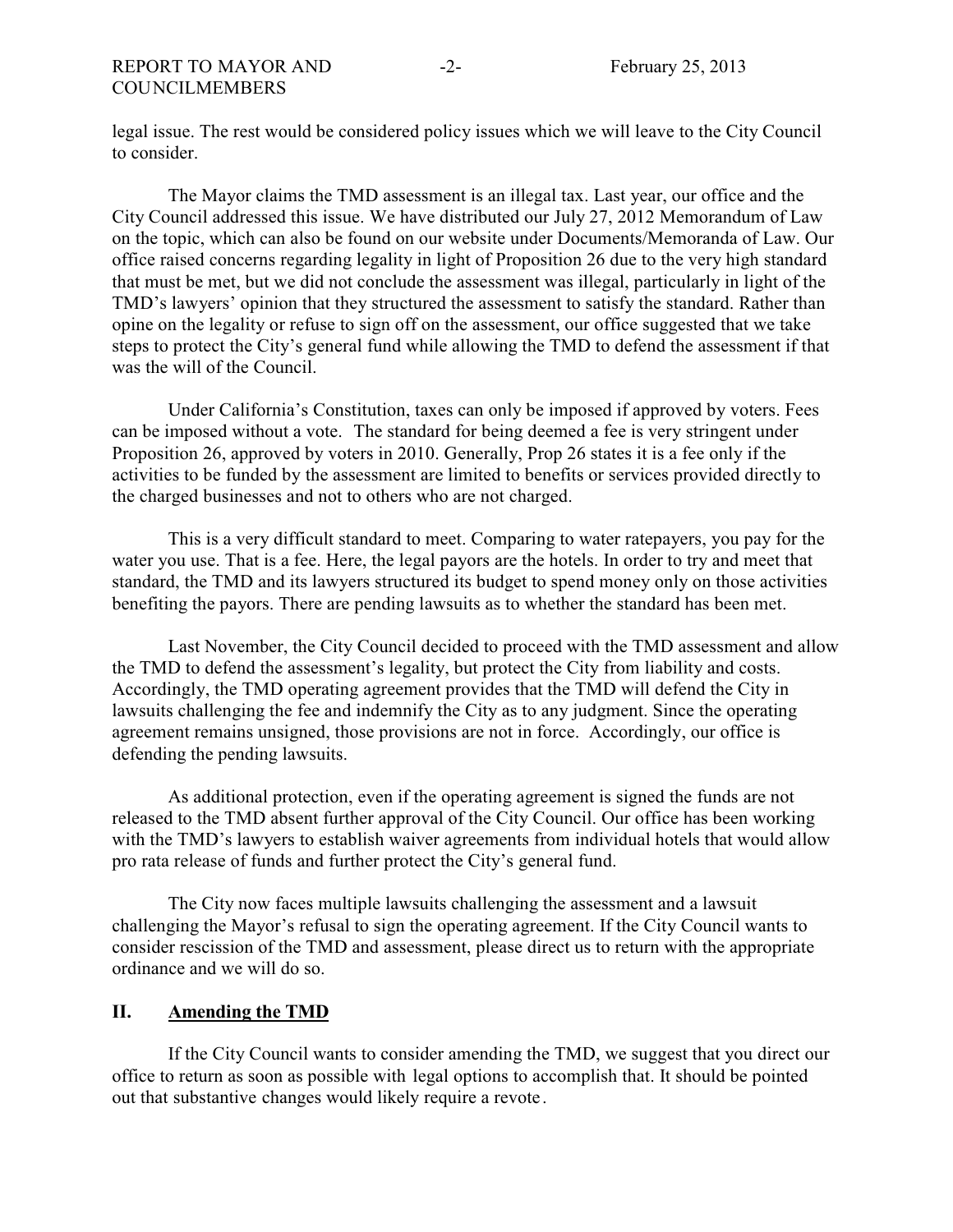As reported by the media, the four requests made by the Mayor before he would sign the TMD contract are as follows: (1) Indemnification for the City should the hotel room levy be found illegal by the courts; (2) more money for the City Treasury; (3) a short-term marketing agreement of one or two years instead of the 39-1/2 years approved late last year by the City Council; and (4) a living-wage requirement for downtown hotels. Each are addressed below:

## A. Indemnification for the City should the hotel room levy be found illegal by the courts

An indemnification for the City should the hotel room levy be found illegal by the courts is already in the TMD contract Mr. Filner is refusing to sign.

In addition, the TMD funds would be frozen until waivers are signed further protecting the City's general fund.

## B. More money for the City Treasury

This would be illegal. It would certainly eliminate any basis for arguing that the TMD assessment is a fee.

It would be like demanding from water ratepayers that the only way we will continue supplying water is if part of their payment goes to the City's general fund.

# C. A short-term marketing agreement of one or two years instead of the 39-1/2 years approved late last year by the City Council

The term of the TMD, the assessment and the operating agreement can all be changed. That would be a policy decision for the City Council. If the term is changed, the TMD would need to be redone and a revote taken.

## D. A living-wage requirement for downtown hotels

The TMD is a separate entity from the hotels. Imposition of a living wage is something that can be considered by the City Council by ordinance, but cannot be imposed through an agreement between the TMD and the City.